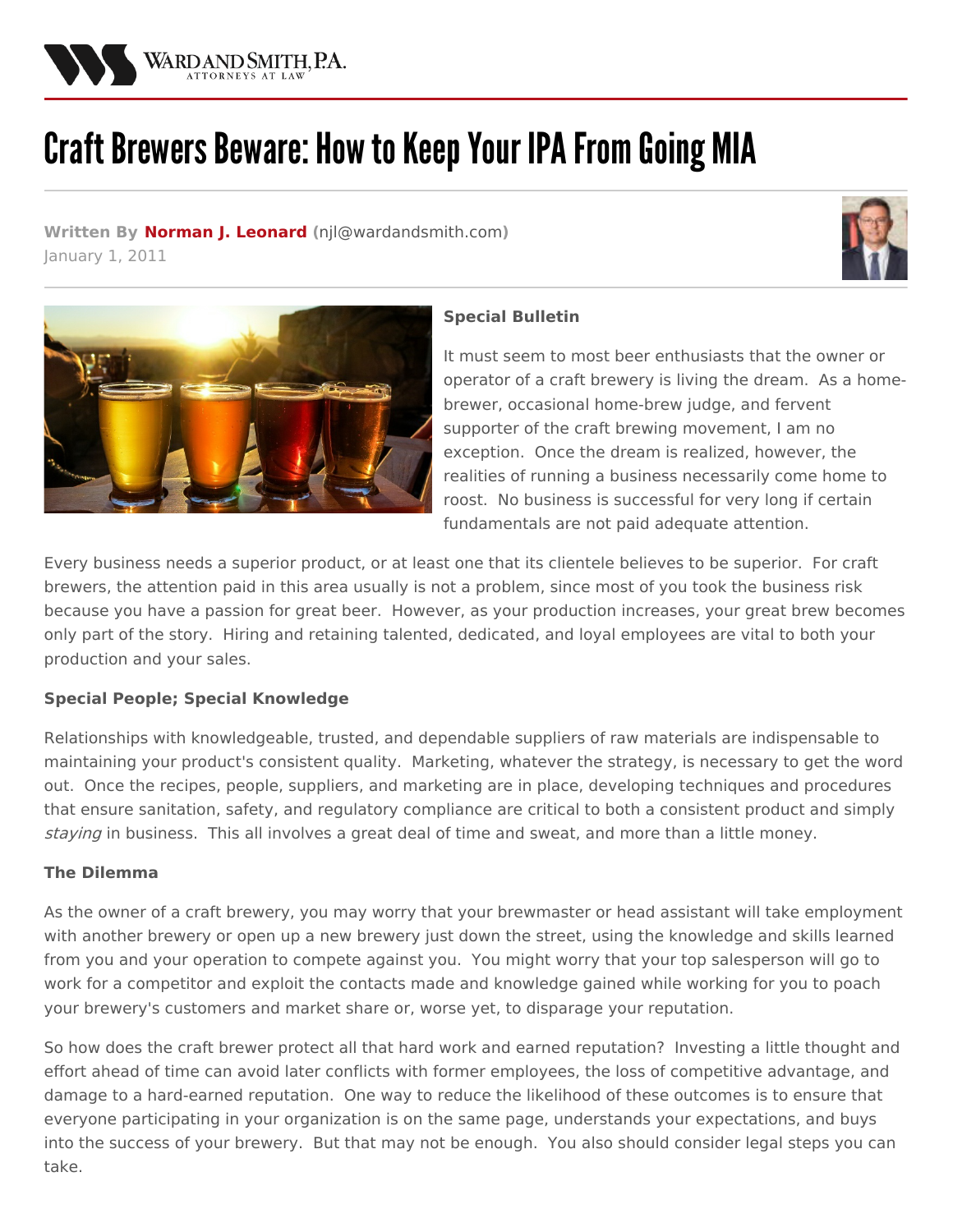#### **Covenants Not to Compete (Non-Compete Agreements)**

Nobody likes the idea of denying someone else their right to make a living, and that is not what a properly drafted non-compete agreement seeks to accomplish. When you invest in certain employees by teaching them a skill or trade, allowing them to build relationships with your clientele, and entrusting them with confidential and valuable information, it is not unreasonable for you to ask for some protection for your investment in them. A reasonable non-compete agreement, where appropriate, may provide you with this protection.

Brewmasters and assistant brewers are obviously the key personnel in any brewery. They are trusted, highly skilled, and creative, and may be identified by your customers, at least partially, as the talent responsible for your brewery's product. You may have spent time and money in recruiting, training, and promoting them. They have access to your brewery's most confidential product information and have valuable relationships with your suppliers. Putting their skills, knowledge, and relationships to work for a competitor, or for themselves, in competition with you, is not what you bargained for when investing in their career.

Almost as valuable to your brewery as a recognized brewmaster may be your salespeople. Talented salespeople can drive your growth as much as the marketing plan or the quality of your brew. This is especially true when you start expanding distribution into new geographic areas. Salespeople get your product into pubs or other retailers, and ultimately get it in front of the consuming public. But as any salesperson will tell you, some products are easier to sell than others. The quality of your craft brew and its success in the hands of a retailer bestow you're your salesperson as much trust and credibility as the salesperson's own natural ability. Is it really fair to you for a competitor to lure your salesperson (who gained credibility and developed relationships with customers by selling your exquisite brew) away from you for the purpose of using that credibility and relationship to convince the customer that the competitor's product is just as good, or better, than yours? As part of a comprehensive employee retention plan, non-compete agreements can be instrumental in avoiding this problem.

## **Limitations on Non-Compete Agreements**

In North Carolina, non-compete agreements are enforceable if employees are required to agree only to reasonable restrictions on their future employment that are necessary to protect their former employer's legitimate business interests. Protection against the misappropriation of both customer relations and trade secrets (discussed below) by departing employees are recognized as a legitimate business interest justifying such agreements.

However, to be enforceable, the restrictions must be in writing and reasonable in duration, territory, and scope. Reasonableness depends on factors specific to your individual business and the duties of the particular employee involved. In the drafting of an enforceable non-compete agreement, it will be necessary to take into consideration your method of manufacture, market, range of distribution, and business plan, as well as the particular employee's own specific knowledge, skills, and interactions with your customers or suppliers.

## **The Reciprocal Benefit Requirement**

Your non-compete agreement must include a reciprocal benefit for your employee over and above mere continuation of your employee's employment. This means that your employee must enter into the noncompete agreement prior to, or contemporaneous with, being hired, promoted, or granted some other new benefit such as a raise in return for the agreement not to compete. An agreement to *continue* employing the individual without some new and material benefit is not enough.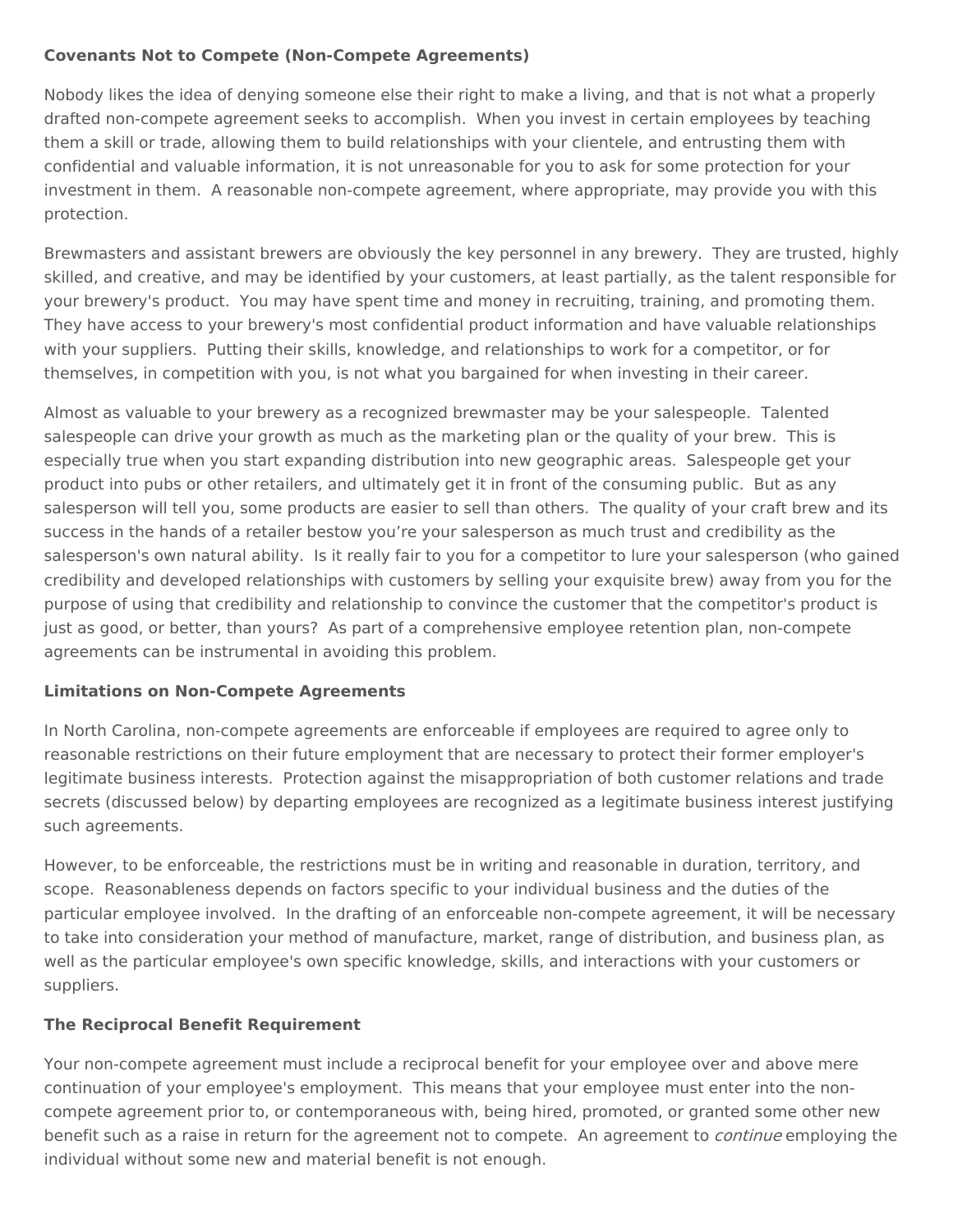#### **Trade Secret Protection**

While you may not have a patentable recipe or process for making your beer, or one that is worth the time and money to patent, you probably do have recipes, processes, customer information, and ways of doing things that have cost you time, money, and sweat to develop and that give you a competitive advantage.

North Carolina law protects such so-called "trade secrets" from misappropriation by others. All types of business or technical information (including formulas, techniques, methods, patterns, programs, processes, devices, or compilations of information) may be the subject of trade secret protection. The information must have commercial value derived from the fact that it is generally not known or readily ascertainable, through independent development or otherwise, by others who can obtain an economic benefit from its disclosure or use. A trade secret may be protected even though the very same information also has been developed or used by others. "Misappropriation" simply refers to the acquisition, disclosure, or use of another's trade secret by getting and taking it from that person without consent. Your competitor is entitled to acquire the same information you have by independent development or reverse engineering, or from someone with the right to disclose it, but not by getting it from someone to whom you entrusted it for your benefit. This is so even though you did not have an agreement with the person who wrongfully acquired or wrongfully disclosed the information.

## **The Duty to Protect Your Trade Secrets**

Importantly, however, you, as the "owner" of a trade secret, must be able to prove that you took steps reasonable under the circumstances to identify the trade secret and maintain its secrecy.

You must take the time to identify your sensitive trade secrets beforehand, or the employee who leaves your brewery to go to work for a competitor may not realize that you expected confidentiality, or even that you regarded the information as valuable. But, identifying the special factors which make your products and services unique and desirable, or that simply give you a competitive advantage in the marketplace, only begins the process of its protection. You must take further steps to ensure that the information remains confidential\* and that those entrusted with the information understand that you expect it to remain so.

## **Conclusion**

A properly designed non-compete agreement, tailored to your brewery's specific needs, can protect you from a loss of business and costly litigation later on, while also notifying the employees, up front, that you expect some measure of loyalty in return for their training. Furthermore, with a plan in place and the expectations made clear, valuable business information can be protected as a trade secret, causing employees to think twice before choosing to exploit your investment and innovation for their own advantage or, more importantly, for someone else's.

\* A very famous example is Coca-Cola® which keeps the only copy of its formula locked in a safe in Atlanta, but a locked desk drawer or password-protected computer program may well suffice.

For further information regarding the issues described above, please contact Norman J. [Leonard](/attorneys/norman-j-leonard).

--

This article is not intended to give, and should not be relied upon for, legal advice in any particular circumstance or fact situation. No action should be taken in reliance upon the information contained in this article without obtaining the advice of an attorney.

We are your established legal network with offices in [Asheville](/locations/asheville), [Greenville](/locations/greenville), New [Bern](/locations/new-bern), [Raleigh](/locations/raleigh), and